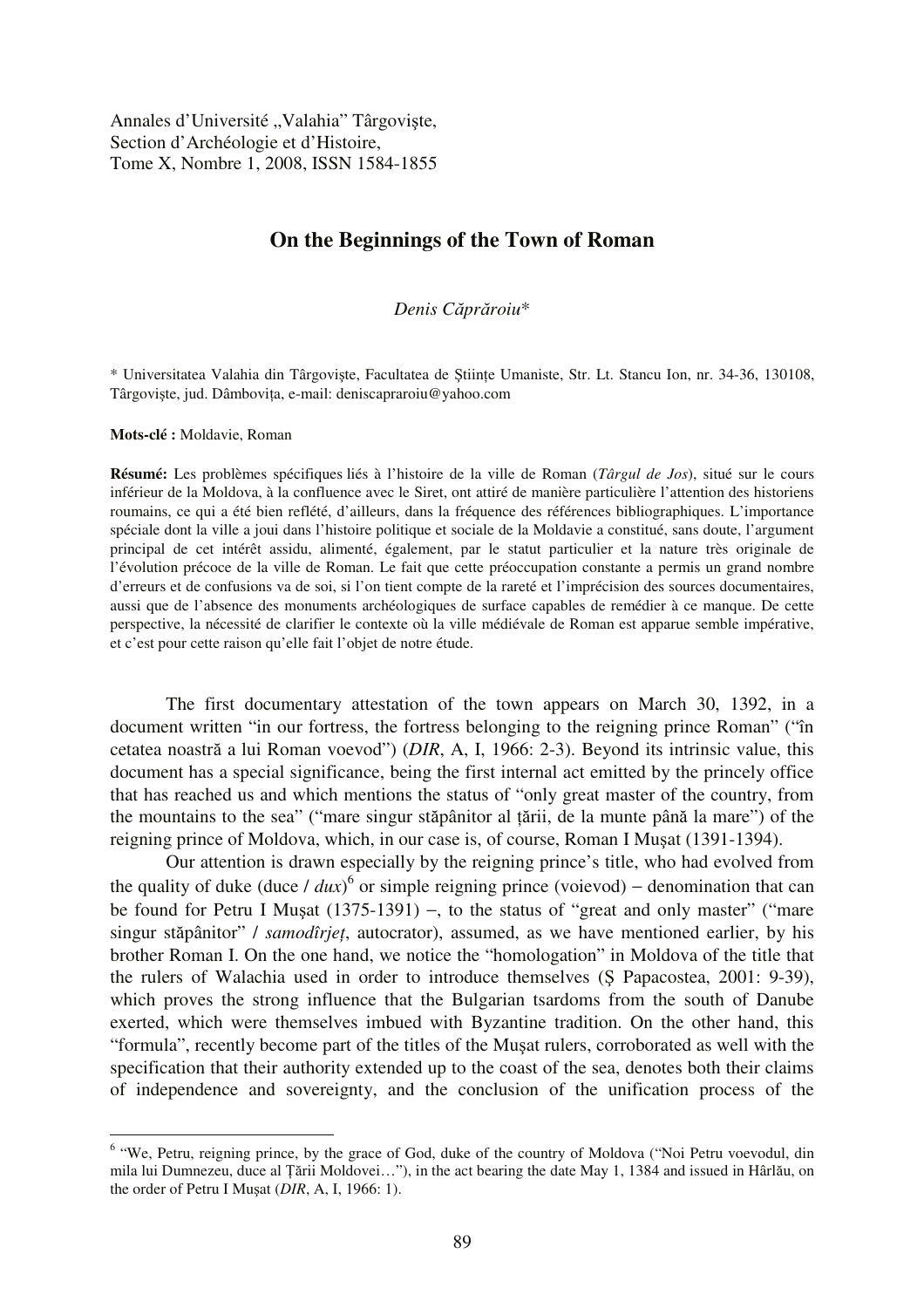Moldavian territories and their being placed under the authority of a single princedom<sup>7</sup>.

Then follows an unmerited documentary absence for the town and its very vague memory is only occasionally revived by a few sporadic and imprecise references present in different chronicles. Such is the case of some late interpolations from the chronicle of Grigore Ureche, attributed to Misail Călugărul (Misail the Monk), later on taken over by other people as well, in which there is an obvious confusion between the old town situated on the left bank of Moldova and the "new fortress" ("Cetatea Nouă") of Roman, built by Ștefan cel Mare 5 km away, on the left bank of Siret. Though the chronicle of Melchisedec Ștefănescu, written in the middle of the  $19<sup>th</sup>$  century signals the above-mentioned confusion promptly, it will nevertheless be perpetuated in Romanian historiography, which continued, until the second half of the 20<sup>th</sup> century, to identify Musat's fortress, presumably destroyed by Matei Corvin in 1467, with the New Fortress ("Cetatea Nouă") of Ștefan (M. D. Matei, L. Chițescu, 1966: 291).

The erroneous identification of the place of the old town has been accompanied by a just as hazardous estimation of its ancientness. Despite all the accessible documentary information, which indicate precisely and unanimously the fact that the settlement from Roman did not appear before the 14<sup>th</sup> century, there were some opinions according to which the town, under the name of "Sâmedru" (Saint Dumitru), might have appeared even in the  $13<sup>th</sup>$ century. This interpretation – based on the toponym *Smeredova* / *Smedorova*, used by Grigore Ureche exactly in order to refer to "Cetatea Nouă"<sup>8</sup> -, supported by I. Minea and by N. Grigora, was rapidly "cancelled" by the archeological observations made in the area of the old town (M. D. Matei, L. Chiescu, 1966: 292).

Even on the "paternity" of the fortress made of wood and earth, and of the town itself, the appreciations have proved to be no less erroneous. Moreover, they linger on in Romanian historiography<sup>9</sup>, being an unbearable consequence of the fact that all the results of the archeological research are ignored, when they should, on the contrary, constitute peremptory arguments in such disputes $10$ . The error, consisting in attributing the quality of founder to the reigning prince whose name it bears, is certainly determined by the homonymy of the parties under analysis. And concerning the ancientness of this mistake, we can say that it goes back

<sup>7</sup> The problem of the existence of two Moldavian *countries,* one up and one down (*de Sus* and *de Jos*), placed, until the end of the reign of Petru I Mușat, under distinct princely authorities and having their centers of authority respectively in Suceava and Bârlad, has been fiercely discussed and debated in Romanian historiography, and still has not found its final solution. For example, Al. V. Boldur, a renown specialist in medieval Moldavian history, in a study published a few decennia ago (1974: 432-435), was in favor of the existence of *Tara de Jos* (the Lower Country) as distinct political entity, having its capital in Bârlad. This is where the Lithuanian prince Iurg Coriat (1374-1379) must have reigned, before being poisoned in Suceava on the order of Petru I, and replaced by a hypothetical grand-father of Petru I Musat, the reigning prince Costeavoievod, actually attested as reigning prince in 1386 (S. Papacostea, 1988: 97-112).

 $8$  "In the year 6991 (1483), the reigning prince Ştefan began to build the fortification from Roman market town, which is called Smedorova" ("Văleatul 6991 (1483), au început Ștefan Vodă a zidi cetatea de la târgul Romanului, ce se chiamă Smedorova") (Letopisețul Țării Moldovei..., 1916: 66).

 $9$  See, for instance, St. S. Gorovei's opinion: "We owe Roman the founding of the fortification situated near the town bearing the same name: *our fortification, namely the fortification of the reigning prince Roman (cetatea noastră, a lui Roman voievod*)" (1976: 36). Recently, M. Șlapac has rallied, she too, to the same erroneous attribution: "To the fortification actions of this reigning prince [Roman I] must be connected as well the construction of the fortification of wood and earth from Roman market town, attested on 1392" ("De aciunile de fortificare ale acestui domnitor <*Roman I>* trebuie legată edificarea cetății de pământ și lemn din târgul Roman, atestată în 1392") (2004: 17).

<sup>&</sup>lt;sup>10</sup> In a recent study, M. D. Matei expressed the following opinion: "... what seems to me really strange is the fact that, despite all the material evidence provided by archeology and defying an elementary historical logic, a great deal of Romanian Historians continue to credit to the reigning prince Roman I Muat two historical merits, which actually do not belong to him: respectively the building of the fortification of wood and earth from Roman and the founding of the town bearing this *name*." (2004: 117).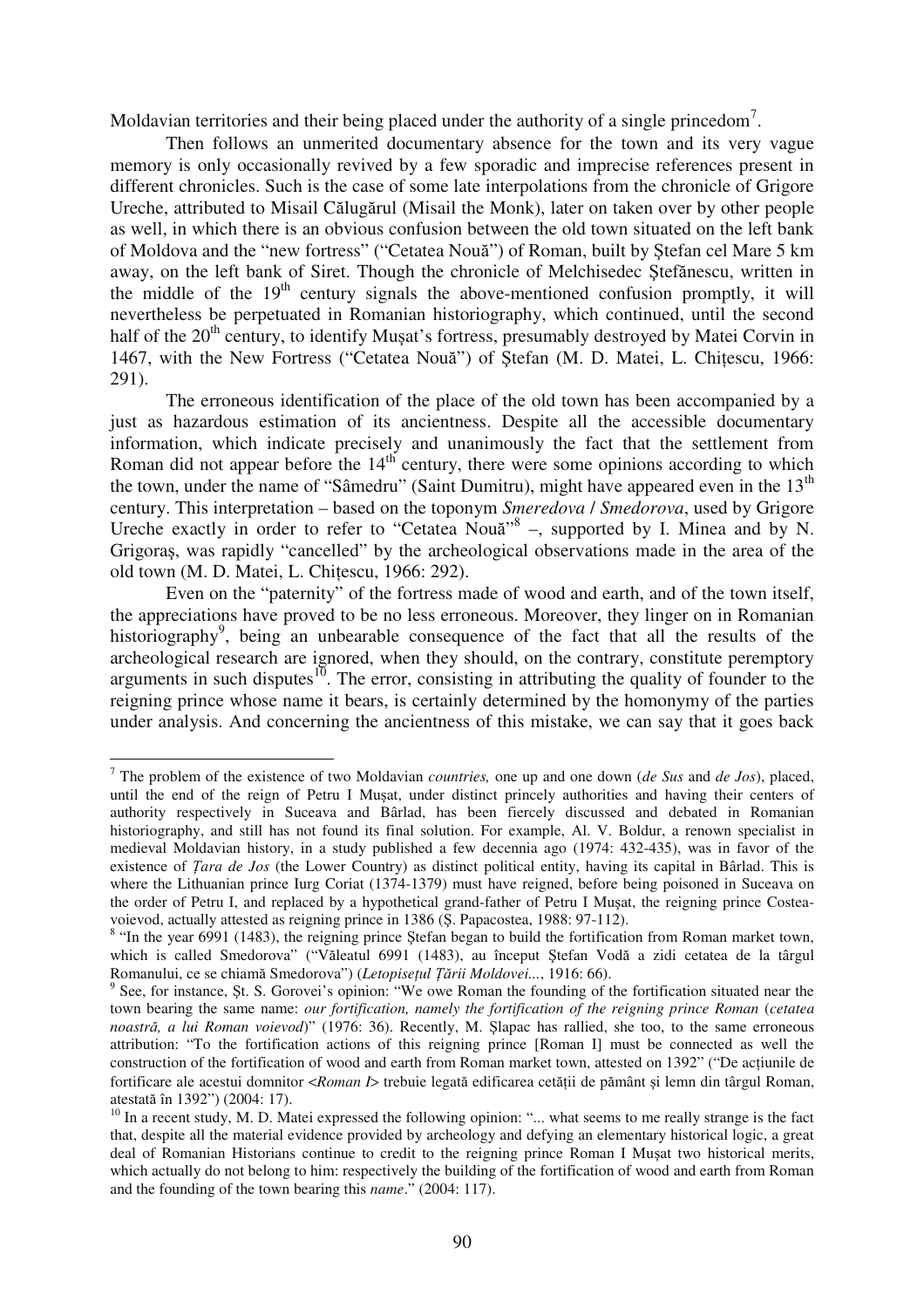in time to Miron Costin: the chronicler made this confusion for the first time in his work called Poema polonă (The Polish Poem), where he considers that, while Roman was reigning price, "during his reign was built the town that bears his name" ("sub dânsul s-au ridicat orașul Roman care-i poartă numele") (1958: 235). Axinte Uricariul, in his turn, confirms this statement in an interpolation of the chronicle of Grigore Ureche - Simion Dascălul: "he had the market town of Roman built and gave it his name, as the ownership act that can be found at Pobrata Monastery demonstrates ("au făcut târgul Romanul pre numele lui, precum mărturisește la uricul lui, carele se află la mânăstirea Pobrata") (Letopisețul Țării Moldovei..., 1916: 17). The same opinion, taken over by Nicolae Costin as well, will be adopted, later on, by most researchers starting with A. D. Xenopol, N. Iorga or P. P. Panaitescu (*cf*. C. C. Giurescu, 1967: 262).

Actually, the archeological research, focused on the area of today's bishopric church, which is not accidentally known as "the small fortress" ("Cetățuia"), led to the identification of the initial fortress – on a high plateau, about 10 m higher than the river level – the fortress founded by Petru I Musat. The earthen fortress, shaped as a horseshoe, was endowed with a trench, an earthen stronghold and a defensive wall. According to all the indicators, the duration of functioning of this fortress was short. There is no proof of massive destruction; on the contrary, the general impression is that of abandon and even of systematic dismantling of the initial building material. Very significant is, however, the very *moment* of this abandon, which certainly took place during the first part of the reign of Alexandru cel Bun (Alexander the Good). In this sense, the stratigraphic evidence is conclusive: one of the entrances in the area of the defensive wall is cut by a hut hole, which was estimated to have existed, according to the data borne by two coins found there, towards the end of the reign of this reigning prince, which strongly suggests the presence of civil settlements in the area of the old fortress, probably even since the first half of Alexandru's reign.

Similar numismatic evidence has been invoked as well to clarify the chronological limits valid for the entire interval of existence and functioning of this settlement, interval whose lower limit can be placed, given the presence of four coins issued by Petru I Musat, towards the end of this prince's reign.

The most "irritating" of the problems set forth by the archeological observation resides, of course, in the explanation of the reasons that led to the rapid abandonment and destruction of this fortress. M. D. Matei considers that the reasons for this decision must be searched, first of all, among the very reasons that supported the need of the edification of this fortress in the first place. In his opinion, the fortress from Roman never played a defensive role in relation to external threats, but instead it served a clear goal, that of consolidating the princely authority in the southern Moldavian area, during the process of political unification of the territories situated east of the Carpathian Mountains<sup>11</sup>. So, at the beginning of the 15<sup>th</sup> century, when this goal had already been accomplished, and the existence of the fortress from Roman had obviously become useless, the decision of its abandonment occurred perfectly naturally.

The presence of the "court" and of the princely suite of Roman I in the fortress of Petru Musat represented, no doubt, one of the most powerful motivations for the crystallization, in Roman, of an urban-type agglomeration. Significant for the nature of our approach is the fact that, even since the beginning, the civil burgh was, itself, protected by its own defensive trench, the town's fortification being, actually "directly linked to the fortress's

<sup>&</sup>lt;sup>11</sup> "While on the strategic purposes of this fortress there seems to be little doubt - it being attributed the role of defense and supervision of the important road of the valley of Moldova, a road having both a commercial and military importance -, moreover the fact that the fortress was placed so close to the river mouth of Moldova, at its junction with Siret River, ensured as well a full control of a strategically crucial area for the central zone of the country " (M. D. Matei, 2004: 116-117).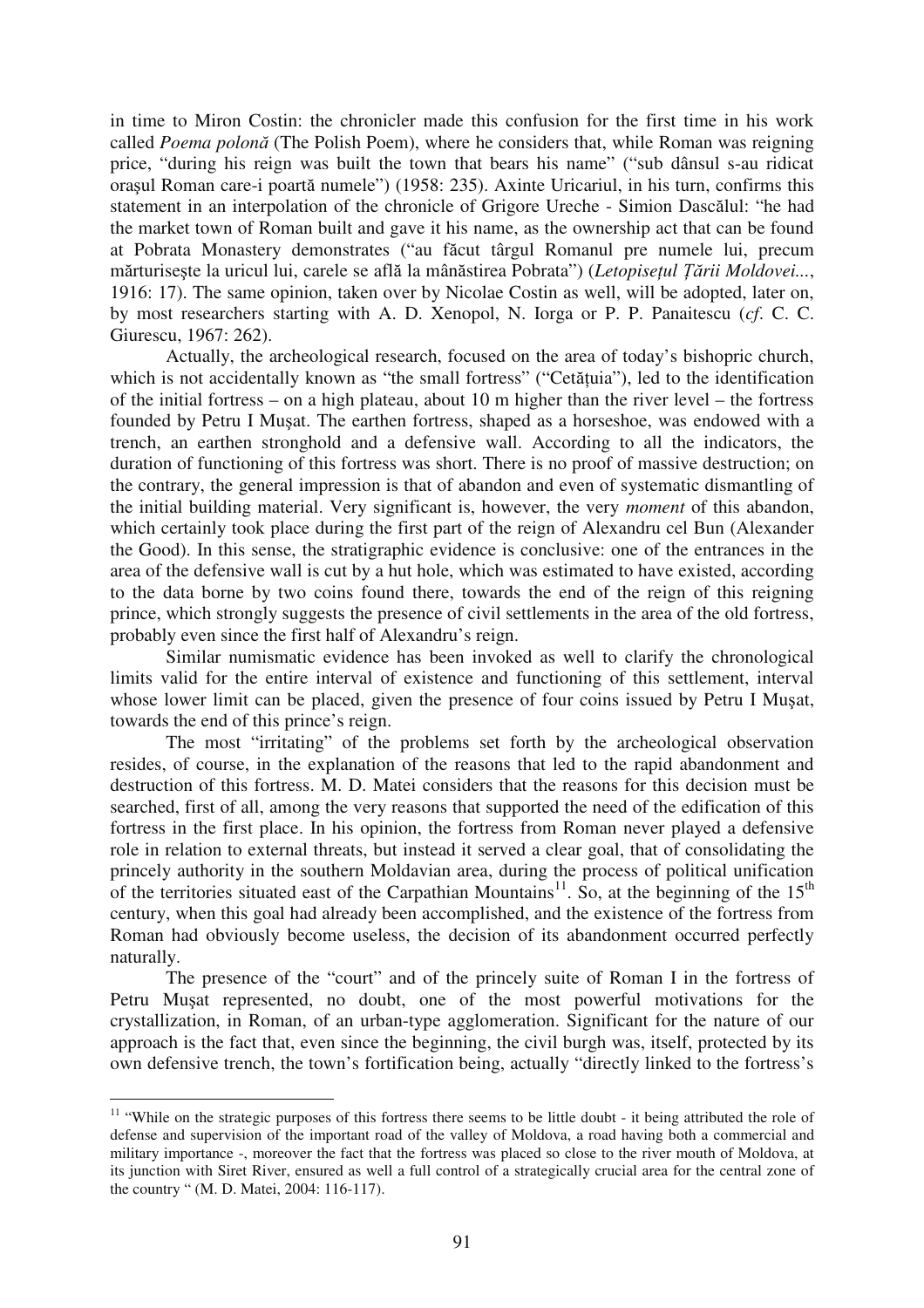defensive system, …being a continuation of the precincts of the fortress along the edge of the entire plateau..." ("direct legată de sistemul defensiv al fortăreței, ... continuare a incintei acesteia din urmă de-a lungul marginii întregului platou...") (M. D. Matei, L. Chițescu, 1966: 296). Just like the fortress, the defensive structure of the civil settlement was endowed with a defensive wall that completed the protection given by the 10 m wide trench. The fortification system of the civil "burgh" from Roman consequently becomes extremely relevant, in the context of the fact that the Moldavian towns have been considered for a long while to lack such protection.

The type of urban fortress present in Roman raises a lot of extremely interesting problems. So, the building technique, unique in the Moldavian area, seems to be specific for the central and especially east-European zone. In fact, while in all the other cases on the Moldavian territory, the dwellings were only defended by the defensive wall, but were not included within it, the town from Roman whose walls are made of wood and earth introduces itself as an "accident" in the landscape of the Moldavian military and civil architecture. Without being able to be included among the local traditional fortifications, it rather reminds of a fortified civil settlement:

"*Situated lower in the ground, but being one body with the defensive wall,* the area destined for dwellings and victuals, (meant, of course, for the garrison) is part of the fortification of Roman itself, and the extremely careful technique used (walls planked with roughly cut wood, ceilings that used the same materials) show a rich and mature buildingrelated experience. And, taking into account the complexity of the construction and the fact that, locally, we find no similar previous construction, to me it does not seem possible to conclude – I repeat, during the actual research stage –, which may have been the model that inspired it. What *might,* however, offer some clues in the clarification of this issue is to turn our attention to the *civil fortified settlements*, and the geographic area where some answers could be found is extremely large, including the entire area east of Elba, up to the zones where the so-called "*horoditi*" (pre- and immediately post-Mongolian settlements) have been the current type of civil fortified settlements." (M. D. Matei, 2004: 119).

The full contemporariness of the military building and of the civil fortress from Roman is supported not just by typological arguments, but also by the identity of the archeological and numismatic material identified in the two areas.

"Appearing as simple logical deductions (!), the opinions that take for granted the anteriority of the town compared to the fortress neglect exactly the most important result of the archeological research from Roman: the town's fortifications – consisting in a defensive trench and a defensive wall – are perfectly "articulated" with the side of the fortress facing the town, just as the technique used for building them is identical with that used for the construction of the fortress." (M. D. Matei, 2004: 119).

There is enough archeological evidence that can confirm as well the *longevity* of the civil fortification from Roman, which survives for sure after the moment when the military fortress is abandoned, at the beginning of the  $15<sup>th</sup>$  century. The numerous ceramic fragments that can be identified as coming from the second half of the  $15<sup>th</sup>$  century, along with two coins issued by Stephen the Great (Stefan cel Mare) and identified in an indisputable stratigraphic context, just as the evidence of destruction by *fire*, support this idea, just as they support the references concerning the fact that during Matei Corvin's campaign the town was set on fire. In fact, a critical evaluation of the information provided by the chronicle of Antoniu Bonfinius validates entirely the archeological observations: its description, which mentions the defensive trench and wall, concerns, without a doubt, the fortification of the **town** of Roman, and not that of the military fortress, which did not exist in 1467. At the same time, the eventuality that the reference may have been about the New Fortress ("Cetatea Nouă") built of stone is excluded, as, according to all the available data, Matei Corvin did not get there.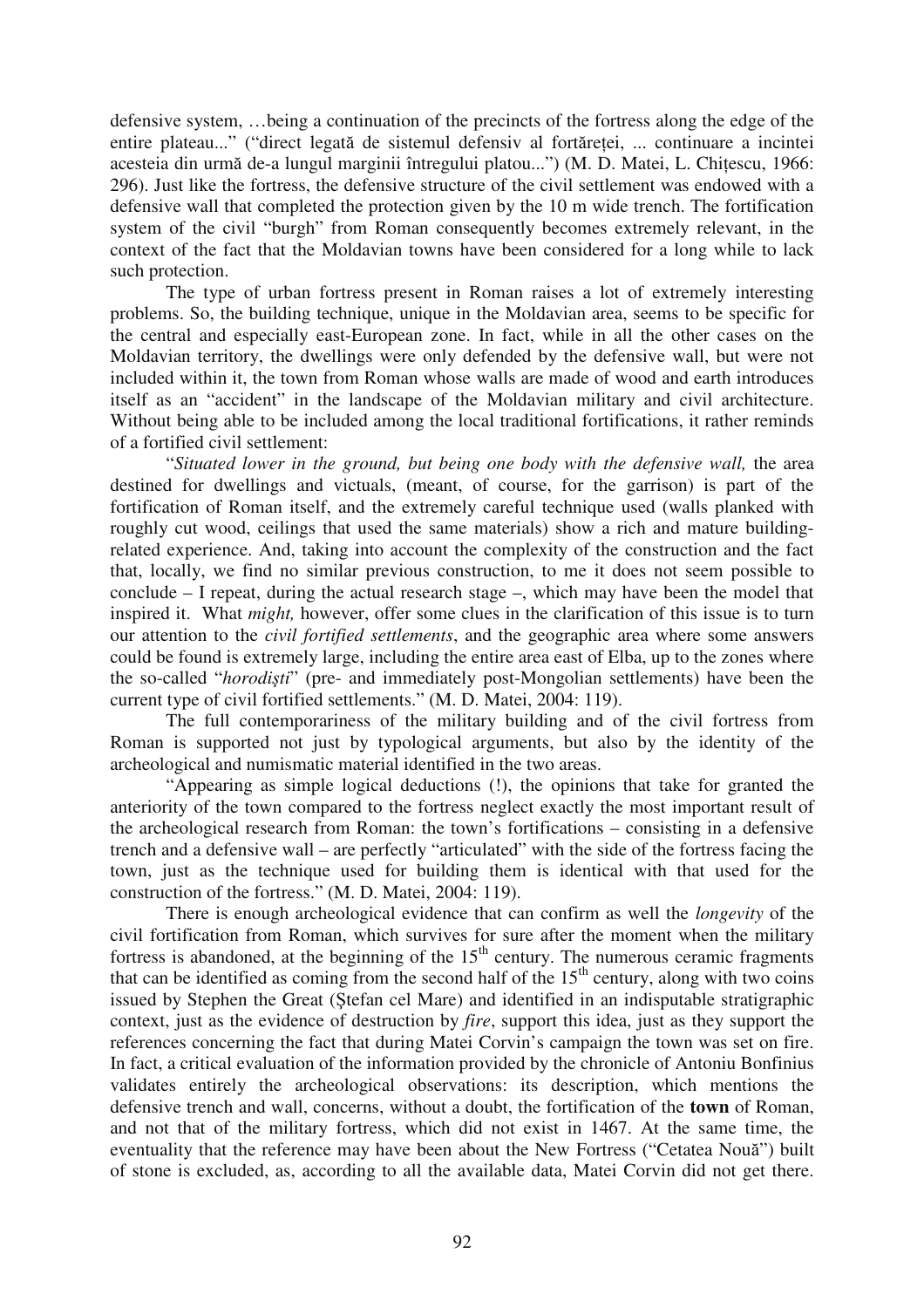Moreover, certain documentary information encourage the idea that the settlement's fortifications were remade after this event, by the middle of the  $16<sup>th</sup>$  century being attested two "towns", separated by Siret River: "Cetatea Nouă", that Ștefan cel Mare had built in 1466, and the old "burgh" of Roman.

The only types of artifacts discovered in the area of the fortification are ceramics, and, to a significantly lower degree, armament and military equipment parts. Both of these types of artifacts are totally characteristic for the end of the  $14<sup>th</sup>$  century and for the beginning of the 15<sup>th</sup> and confirm absolutely entirely the estimated duration of functioning of this fortification (M. D. Matei, L. Chiescu, 1966: 298-299). However, the historical information accessible based on these categories of documentation does not refer only to the chronological delimitation of this settlement. On the contrary, it equally helps us understand the broader historical context of which the ephemeral princely residence from Roman was part.

A first observation is that the military equipment and the armament recovered entirely from the area of the defensive wall and from the cultural levels corresponding to the period when the fortress functioned, strongly suggest the serious dimension of the garrison that set camp in Roman. The ethnic make up of this military cohort raises, however, a series of problems whose relevance is even ampler. Without considering it necessary to insist on the descriptive details, already dealt with by the authors of the researches (M. D. Matei, L. Chiescu, 1966: 298-308), we will content ourselves with underlining the fact that, based on technological and typological criteria, it was possible to distinguish between two categories of ceramics: a *type* considered to be of autochthonous origin, which is of mediocre quality, simply decorated with grooves and meant for domestic use, and a second category, made from a very homogeneous ground mass, whose color is gray and which has stamped ornamentations, being attributed to a foreign population.

The massive presence of local ceramics is a strong argument in favor of the idea that the garrison included some indigenous soldiers. On the other hand, the homogenous and foreign character of the gray stamped ceramics identified both in Roman and in other areas in Moldova has been unanimously accepted in the Romanian historiography. The closest and most convincing typological analogies for this category of ceramics, attributed in general to the German colonists, can be found in Central Europe (Poland, The Czech Republic, Hungary, Austria, Germany etc.).

Its absence from the Russian area, and from Transylvania, represents a serious argument in favor of its penetration from north, very probably form Poland. Such an interpretation is supported as well by the obvious concentration of the discoveries in the area nearby the boundaries between Moldova and Poland. The identification of the origin of this type of ceramics in the areas colonized by Germans in Poland (L. Chiescu, 1964; M. D. Matei, 1964) is perfectly in agreement with the indisputable strengthening of the Moldavian-Polish relations, which occurred towards the end of the  $14<sup>th</sup>$  century and highlighted by the conclusion of the 1387 vassalage treaty, in Lemberg (M. Costăchescu, 1932: 600-601).

The appearance of this type of ceramics in Roman, its concentration exclusively during the period when the fortified town functioned, and also the northern analogies for the parts of the military equipment, represent sufficient reasons to attribute the presence of the two types of artifacts to a military cohort made up of mercenaries of German origin (M. D. Matei, L. Chiescu, 1966: 310-311).

The previous identification is all the more probable as the very sudden appearance of this type of ceramics, during the last decennia of the  $14<sup>th</sup>$  century, is completed by a just as abrupt disappearance at the beginning of the following century. This ephemeral presence, which excludes the possibility of the production of the gray ceramics by foreign artisans in Moldova and, consequently, forbids the hypothesis of a colonization, only allows for one veridical hypothesis, that of the presence of a certain number of foreign mercenaries serving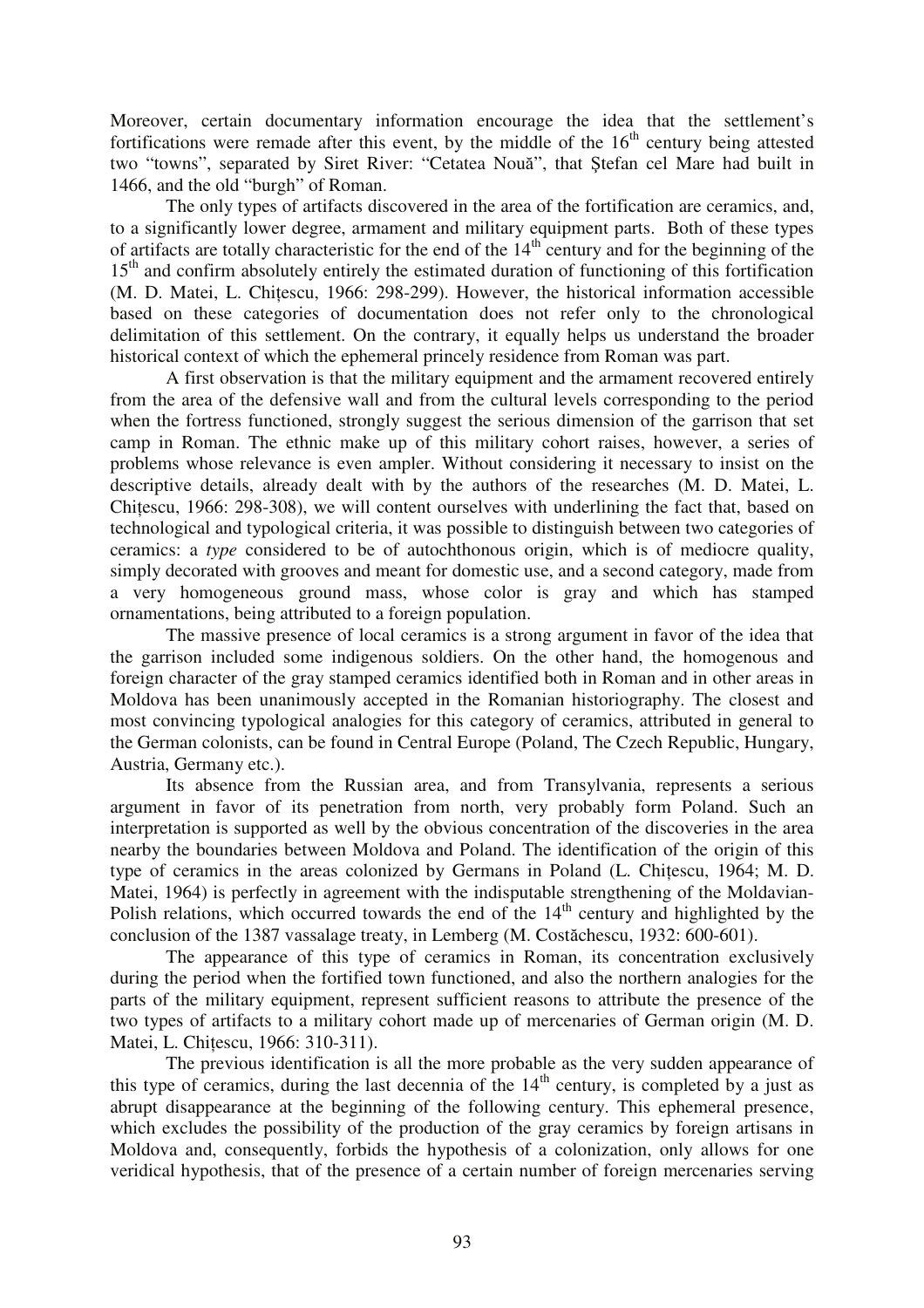the Moldavian reigning prince, who gradually adapt themselves to the local conditions.

We consider that the presence of this *type* gray ceramics in Roman, under the circumstances evoked above, can give rise to a series of questions, whose clarification requires our special attention. On the one hand, its transient existence is not explained by the presence in Roman of some German builders, as it happened in Suceava, the type of fortification from Roman excluding the need for their contribution. In this case we wonder, however, where did the builders of this fortified town come from? The most plausible of all the variants – the help of some professionals who had come from the Russian area seeming to us totally improbable – we consider that they must have been autochthonous, which makes it possible for these builders to have learnt their job being influenced by the knowledge of their *homologous* eastern neighbors.

But, why such an atypical building in the context of the fortifications made of stone built during the reign of Musat (Cetatea Scheia, Cetatea Sucevei, Cetatea Neamt), which, as we know, were built on the order of Petru I? We estimate that the answer lays in the very transient character of the need for the fortification from Roman, built during the period when the Moldavian territory was united, including under the princely authority the south-eastern area of the country *as well*. In fact, the fortification from Roman had no other role than to support the *expansion* of Mușat's princedom towards the seacoast and towards Cetatea Albă, a fact accomplished by the end of the 1380s.

From this perspective, the option for the previously mentioned type of fortification no longer seems so strange. There was no point in building a construction made of stone, analogous to those from "Tara de Sus" – costly both in point of construction materials and of the *manual labor* for which the German artisans would have asked a lot of money.

Following the same logical thinking, we, too, consider that the rapid disappearance of the fortified town, once it accomplished its purpose, in not strange at all. On the contrary, the systematic abandonment, accompanied by the recovery of all the wooden material, are a proof in this sense, all the more as the whole action was doubled by the positive evolution of the town, as the main beneficiary of a favorable economic position.

On the other hand, the huge quantity – at least as percentage  $(95%)$  – of the gray ceramics compared to the ratio of the local ceramics found within the fortified town makes it impossible to contest the appreciation according to which it belonged to the German cohort (M. D. Matei, 2004: 121), which was serving the reigning prince, exactly in the context of the unifying effort evoked above.

In this sense, the ephemeral existence of the gray stamped ceramics naturally coincides, in our opinion, to the period of the presence in Moldova of its "bearers", the German builders or soldiers. Their services were required by the reigning prince exactly at the moment of sme critical events of the history of Moldova, when the newly-created state had to withstand the Hungarian attempts to subordinate it, while carrying out its own unifying efforts. The presence of the German mercenaries was attested neither before, nor after these moments, as they served the princedom of Moldova exactly as much as necessary. Actually, we will venture to express our opinion that the Polish royalty in general and especially the German merchants may have been co-interested by the reigning prince of the Musat family in his action of opening and securing of the commercial corridor Lvov-Cetatea Albă. If this scenario, perfectly plausible from the perspective of the subsequent evolution of the Moldavian-Polish relations, pruves true, it could suppose, concerning the presence of the German builders and soldiers, the character of *offered services*, rather than remunerated service, for the Moldavian ruler.

The archeological observations prove to be crucially important for understanding the historical context that determined the early evolution of the town of Roman. First of all, the research has proved the total absence of any evidence of dwellings prior to the edification of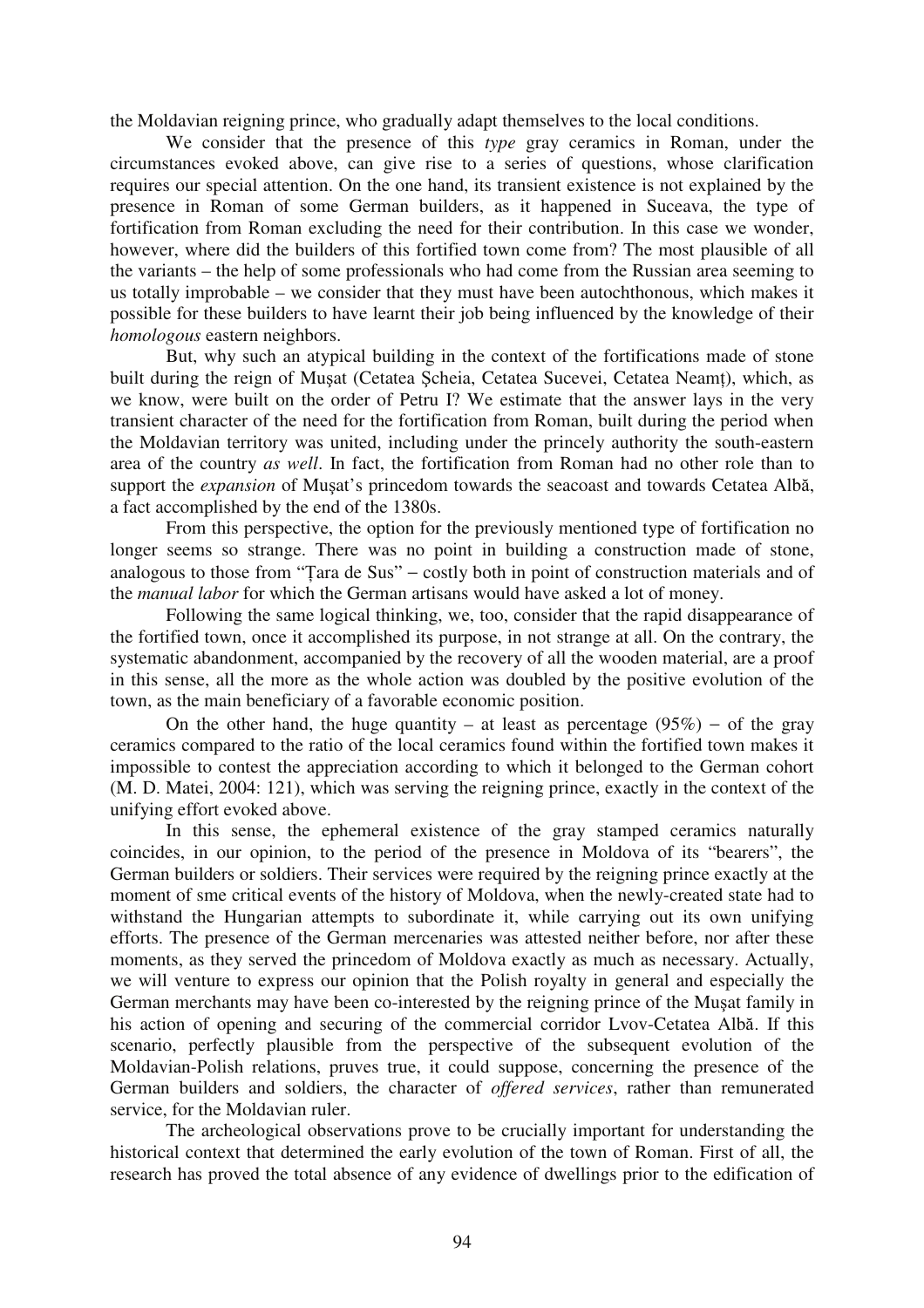the fortified town, at the end of the  $14<sup>th</sup>$  century. Another fact, crucially important for understanding the beginnings of the evolution of the urban life in Moldova, and highlighted as well using the archeological research, is the preponderantly *political* motivation of the setting up of the fortification from Roman. And its contemporariness, relative as it may be, to the civil settlement whose development it favored is indisputable.

The relevance of this situation in the edification of a typology of the Moldavian towns is obvious, because, just as the authors of these discoveries have highlighted, the formation of civil settlement around a military fortress, a well-known phenomenon in the Europe of the Middle Ages, represents one of the ways how medieval towns appeared<sup>12</sup>, and, concerning Moldova, this genesis mechanism can be considered even *"exemplary"*:

"For several reasons, it can be considered that Roman represents, for the history of Moldova, a typical example, illustrating the way how, under specific circumstances, the princedom could contribute decisively to the formation of a town. Complex interests (military, political and not in the least place, economic) determined the reigning prince Petru I Musat to have a military stronghold built, at the confluence of Moldova and Siret. Inasmuch as we can admit that this stronghold had a double role of Princely Court and fortified town, Roman is the only case in the history of the extra-Carpathian Romanian Countries when an urban settlement was set up around and under the protection of a princely construction, as here we cannot talk about an anteriority of the civil settlement, despite the (not proven) affirmations of certain historians. As the fact took place *after* the appearance of the feudal state of Moldova, it acquires a value of typical example." (M. D. Matei, 1997: 93).

On the other hand, while the archeological research managed to satisfactorily clarify the context of the appearance of the settlement from Roman, it opened, at the same time, the way to new interrogations concerning the *character* of the civil settlement under analysis. Unfortunately, one of the main landmarks for understanding the evolution of the medieval town, namely the degree of economic development is quite difficult to discern, both because of the massive destruction undergone by the initial settlement, and because of the documentary references concerning this aspect, which are sporadic and late. In this sense, indirect and limited is especially the information concerning the artisan activity carried out in this town.

Despite these documentary *impediments*, the rapid subsequent development of the civil settlement, quite obvious if we consider how often the town of Roman appears in written documents during the first half of the  $15<sup>th</sup>$  century, shed some kind of light as well on its initial character.

First of all, it is obvious that the geographic setting of the town, near the confluence of Moldova and Siret, gave it notable commercial opportunities. Though there is no indication of the exploitation of this location *before* the appearance of the military fortress, it is certain that it soon became profitable.

Without ignoring the absence of any proofs of artisan activity *inside the fortress*, and taking into account the quantity of goods and services naturally demanded by a garrison of appreciable dimensions, the only viable conclusion is that the respective needs were covered, from the very beginning, by the activity of the artisans from the civil *burgh.* More to the point, this settlement had, from the very first sequences of its existence, "the artisan and

<sup>&</sup>lt;sup>12</sup> These *burghs* of the Middle Ages were areas surrounded by walls, sometimes even by a kind of fortification made of wood, their surface was reduced and they were placed under the authority of a *castle administrator.* In each of them, the prince had a dwelling available for himself and for his suite, during the permanent travels he had to carry out because of the war of because of his administrative activity. *From how they appear, burghs are first of all military settlements. But to this initial character, very soon was added that of administrative centers*. Consequently, the castle administrator will cease to be just the commander of the fortress's garrison, as the prince gives him financial and judicial authority over a more or less extended area around the fortified precincts. (H. Pirenne, 2000: 50-51).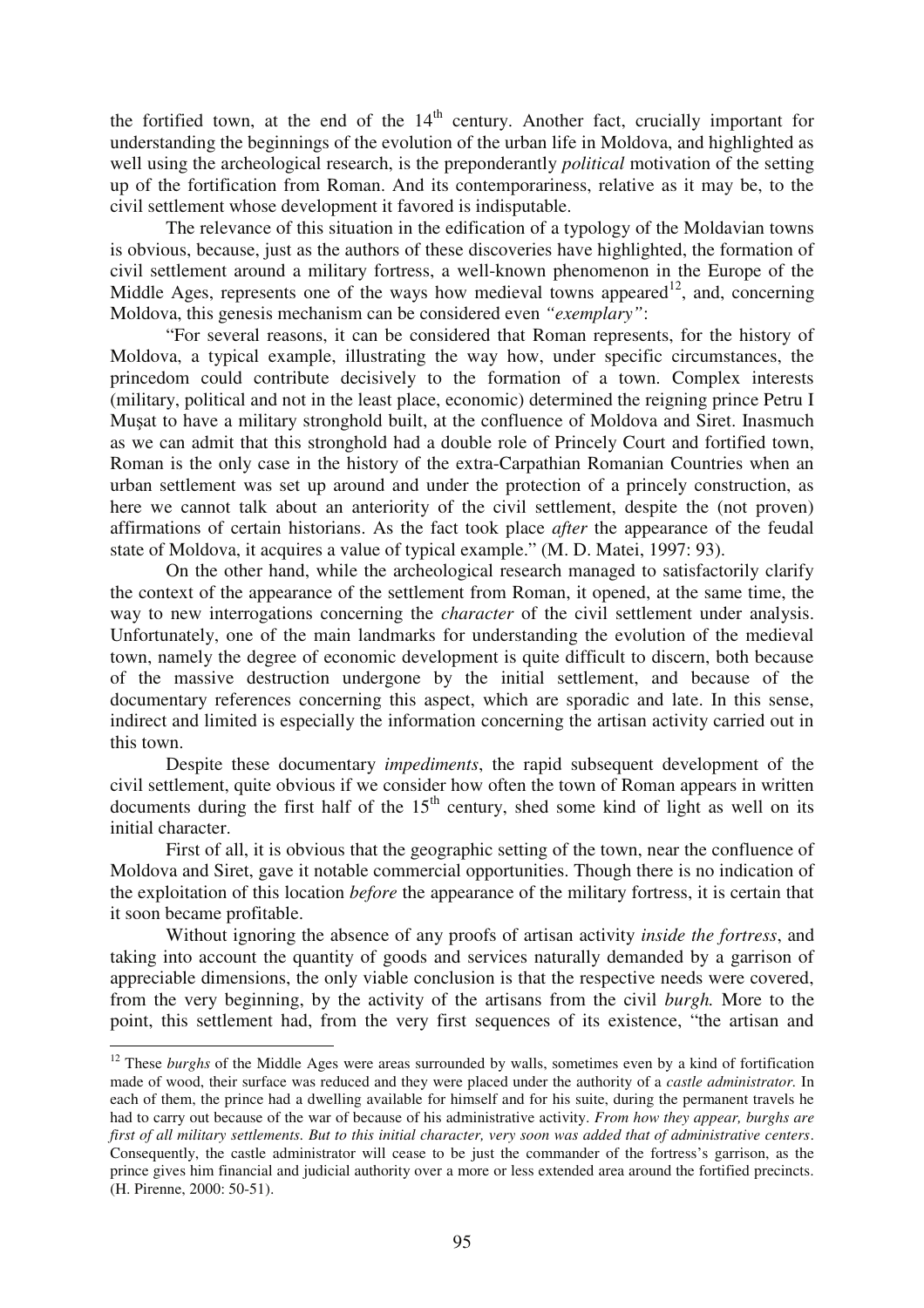commercial character that forms the basis of all the medieval towns, even from their preurban evolutionary phase" (M. D. Matei, L. Chiescu, 1966: 315).

Just as evocative for the significance of the civil settlement from Roman is as well the fact that a "governor" of the town is attested early in the history of the town, namely "pan Vlad Tuciaischi vornic de Târgul Roman" (Mister Vlad Tuciaischi, mayor of Roman Town)<sup>13</sup> member of the private council of the reigning prince and, at the same time, the first known magistrate in the history of Moldova (M. D. Matei, L. Chiescu, 1966: 315). The information, which explicitly suggests the degree of administrative and political organization of the town, equally highlights the special importance given to Roman by the princedom. The simple existence of its own fortification system, built very early, indicates both the demographic dimensions of the initial town – big enough for the population not to be able to take refuge inside the military fortress, despite its dimensions –, and the feasibility of such an enterprise, unimaginable if the civil settlement had not merited such a costly investment (M. D. Matei, L. Chitescu, 1966: 316). Actually, the series of princely initiatives<sup>14</sup> that follow one another in the history of Roman remains eloquent for the ever-growing importance of the town, development that remains little affected by the disappearance of the military fortification that Musat had built.

Summing up all these data, it is not at all hazardous to conclude that the town of Roman disposed, at the beginning of the  $15<sup>th</sup>$  century, of "all the characteristic features of an urban organization, both economically, and also juridically, politically and religiously" (M. D. Matei, L. Chiescu, 1966: 315).

What should be especially highlighted is, however, the *exemplary* status of the context of the genesis and development of the town of Roman. The clarifications that the archeology brought concerning the chronology of the foundation of this urban settlement fully support the observation that "during the 13th century and during the first half of the previous century, the feudalization process of the Moldavian society *was not able* to create the necessary objective conditions that would have led to the constitution of some medieval towns, *based on this process*" (M. D. Matei, L. Chitescu, 1966: 317). This incapacity is usually considered to be the result of the absence of some superior formulas of political organization, and of the degree of development of the autochthonous economy, which was still shy during the first half of the  $14<sup>th</sup>$  century.

In exchange, towards the end of the century, the indications concerning the indigenous economic contribution – at least in the artisans' domain –, identified both in Roman, and in other contemporary settlements (Suceava, Iasi, Neamt), are numerous enough to credit an autochthonous element with an increased production rate in the economic urban life, without excluding through this idea the presence of certain foreign ethnic elements (M. D. Matei, L. Chiescu, 1966: 319).

What is worth remembering is the fact that, although it appeared following a *political*  initiative, the town of Roman soon proved to be able to challenge, as importance, other Moldavian towns. There is not a doubt that such a rapid rhythm of development cannot be considered exclusively the result of the economic needs of the military garrison that set camp here. The fact that Roman continues to flourish even after the disappearance of the garrison and of the administrative body it supposed shows that, at the beginning of the  $14<sup>th</sup>$  century, the

 $13$  Its existence is mentioned in the gift act issued in the stronghold of Suceava ("cetatea Sucevei"), on January 7, 1403, on the order of Alexandru cel Bun (*DIR.*, A, I, 1966: 14).

<sup>&</sup>lt;sup>14</sup> The reigning prince Roman I will chose this place to be a burial place for his wife, and Alexandru cel Bun will periodically reside in Roman, where he actually confirms his submission to Vladislav, the king of Poland, promising each other help against the Hungarian king. The act is drafted on May 25, 1411, in *"Târgul de Jos"* of Roman (M. Costăchescu, 1932: 637-639). Roman will be as well the siege of the first Moldavian bishopric and, in 1415, it will even obtain the right to participate with representatives to the Council from Constana (C. I. Karadja, 1927: 70).